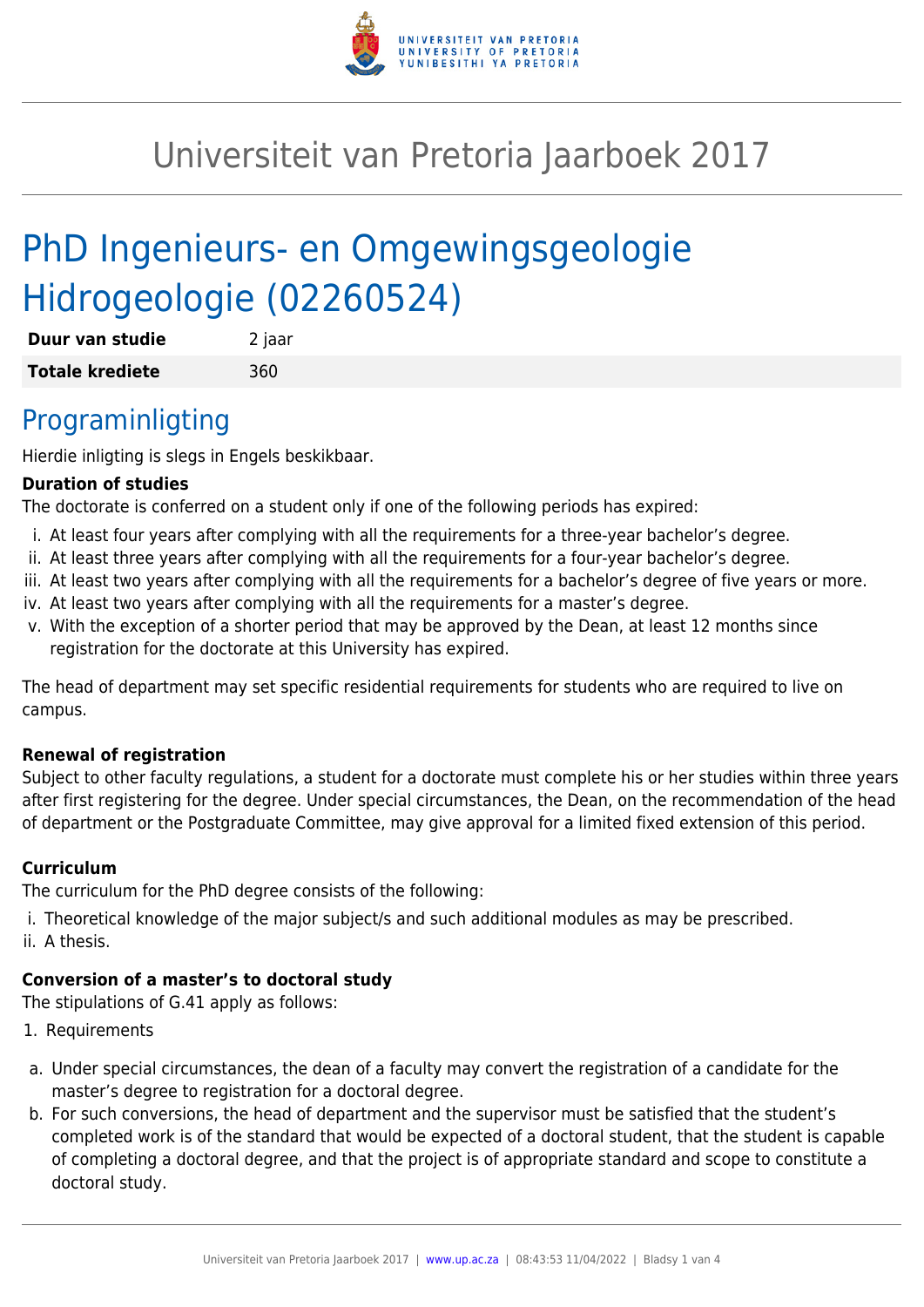

- c. For such conversions, the head of department and the supervisor must be satisfied that the student has demonstrated that he or she has the potential to fulfil the requirements of a doctoral degree without having completed a master's degree.
- 2. Process
- a. Application for conversion may be submitted at any time during the course of study for the master's degree.
- b. The application for the conversion must include the following documentation:
- i. A detailed progress report by the candidate of the work completed for the master's project. The report must provide proof that the results obtained thus far are of such a standard and scientific significance that they justify conversion to a doctoral project. The report should include details of presentations made at conferences and of material that has been submitted for publication and/or published.
- ii. A detailed proposal for the intended doctoral project, written by the candidate, including the objectives of the project.
- iii. A recommendation by the supervisor with specific comments on the ability of the applicant as a potential doctoral candidate as well as the feasibility of the conversion, especially with regard to the information provided by the candidate in his/her reports (items (i) and (ii)).
- iv. A recommendation by the head of department, if he or she is not the supervisor, in which the ability of the candidate as a potential doctoral candidate is confirmed.
- v. If the dean considers it advisable for the faculty, the candidate may be required to present a seminar to the department in support of the application. In this case, the head of department should include a report on this in his or her recommendation.
- c. The application of the candidate, together with the reports and recommendations, is submitted for consideration to the dean, (who may delegate to the Chairperson of the Faculty Postgraduate Committee) for approval. The decision should be submitted to the Faculty Board for approval.

#### **General**

Candidates are required to familiarise themselves with the General Regulations regarding the maximum duration of study and the requirements to submit an article/s for publication.

## Eksamens en slaagvereistes

- i. Consult the General Regulations that apply to the calculation of marks.
- ii. In order to obtain the PhD degree the candidate must:
- pass the examinations and the prescribed modules, as determined in the study programme;
- pass the thesis; and
- pass the final examination on the thesis and general subject knowledge.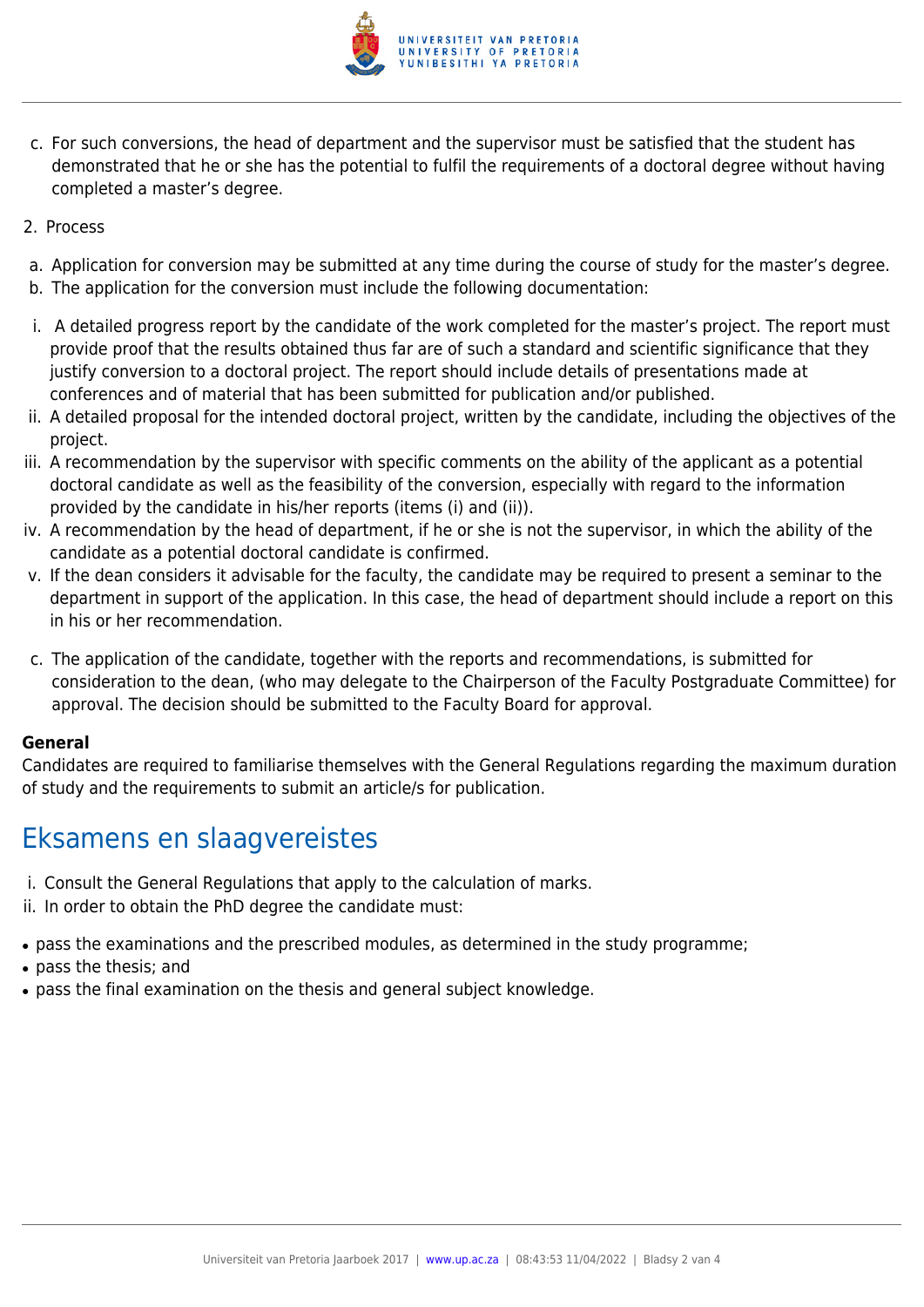

# Kurrikulum: Jaar 1

### **Minimum krediete: 360**

### **Kernmodules**

[Proefskrip: Hidrogeology 990](https://www.up.ac.za/faculty-of-education/yearbooks/2017/modules/view/GTX 990/lg/af) (GTX 990) - Krediete: 360.00